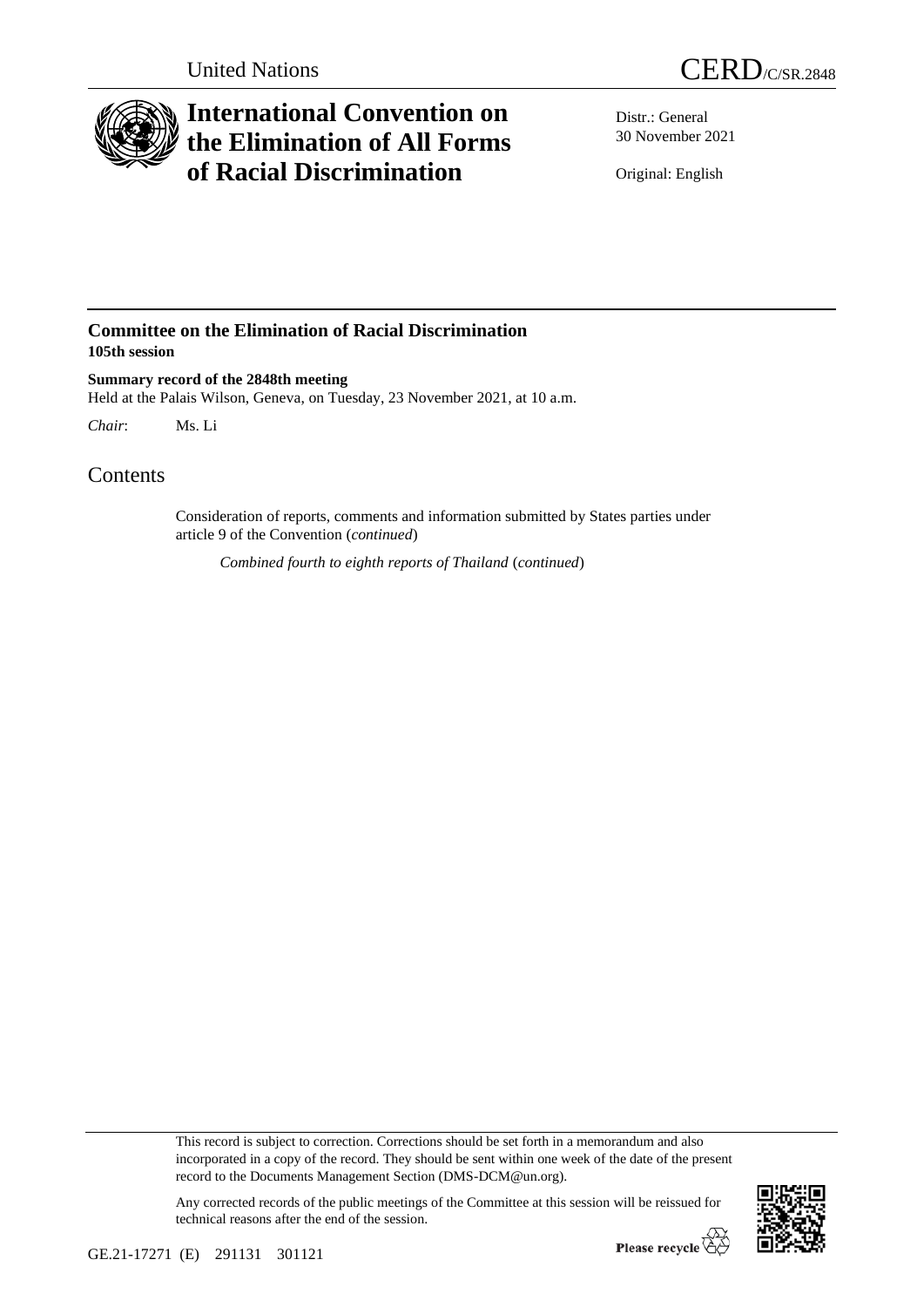*The meeting was called to order at 10 a.m.*

**Consideration of reports, comments and information submitted by States parties under article 9 of the Convention** (*continued*)

*Combined fourth to eighth reports of Thailand* (*continued*) [\(CERD/C/THA/4-8;](http://undocs.org/en/CERD/C/THA/4-8) [CERD/C/THA/Q/4-8\)](http://undocs.org/en/CERD/C/THA/Q/4-8)

1. *At the invitation of the Chair, the delegation of Thailand joined the meeting.*

2. **Mr. Yeung Sik Yuen** (Country Task Force) said that he wished to know whether a one year statute of limitation applied to all categories of offence. If so, he wondered what might happen if the perpetrator of an offence was identified more than one year after the fact.

3. **Ms. Tlakula** said that she would be grateful if the State party could reply to her previous questions about the treatment of lesbian, gay, bisexual, transgender and intersex refugees. She would also appreciate clarification of how DNA samples were used in the context of the assessment of applications for Thai nationality.

4. **Ms. Ali Al-Misnad** said that she would welcome information about the schooling of refugee children.

5. **Mr. Diaby** said that he had not yet heard a reply to his previous questions about the State party's legislation on the protection of biodiversity. The Committee had been informed that over 29,000 cases involving indigenous or local persons charged with encroaching on protected areas had been tried by the national courts between 2014 and 2019. He wished to know what the outcomes of those cases had been.

6. **Mr. Albuquerque e Silva** said that he would appreciate a reply to his questions about the steps taken to tackle discrimination against persons of African descent in the State party.

7. **Ms. Chung** (Country Rapporteur) said that it would be useful to receive further information on the measures taken to protect and ensure the provision of education in indigenous languages. She would welcome further clarification of the State party's forestry conservation laws and programmes, including information on the mechanisms in place to prevent human rights violations, for example by ensuring that the culture of indigenous persons living on forest land was respected and that no decisions affecting them were taken without their free, prior and informed consent. It would be useful to the Committee to learn whether the preparation of the National Park Act and the Wildlife Conservation Act had involved consultation with all the ethnic minorities and indigenous peoples concerned. Information on the progress made in reviewing national legislation on land tenure, forests and natural resource management would be welcome, in particular with regard to any amendments affecting the status of indigenous peoples or communities living on forest land. She would be grateful if the State party could comment on reports that indigenous peoples and ethnic minorities had been forcibly evicted from their lands and if it could clarify whether such persons had access to compensation and remedies in their own language. Were there any measures in place to prevent such evictions? Were criminal charges ever brought against indigenous peoples or forest communities because of their use of forests land? Since the terms "indigenous people", "minority group" and "ethnic group" were not clearly defined in the State party's legislation, she said that she wished to know what measures had been taken to recognize indigenous peoples and ethnic groups in law and to ensure their recognition on the basis of self-identification. It would also be useful to receive specific information on any special measures taken to ensure such persons' enjoyment of economic, social and cultural rights, in particular their rights to health care, including reproductive health services, social protection and an adequate standard of living.

8. The Committee had received reports that ethnic Malay Muslim residents of Thailand were frequently subjected to racial profiling. She would therefore welcome information on any measures taken to investigate allegations that DNA samples were collected from such persons without their consent, that facial recognition technology was used by police and military officers for the purposes of racial profiling in the southern provinces bordering Malaysia, and that the people who lived there, who were primarily of Malay Muslim ethnic origin, were forced to register their mobile telephone numbers using facial recognition technology to confirm their identities. In view of reports that private schools offering an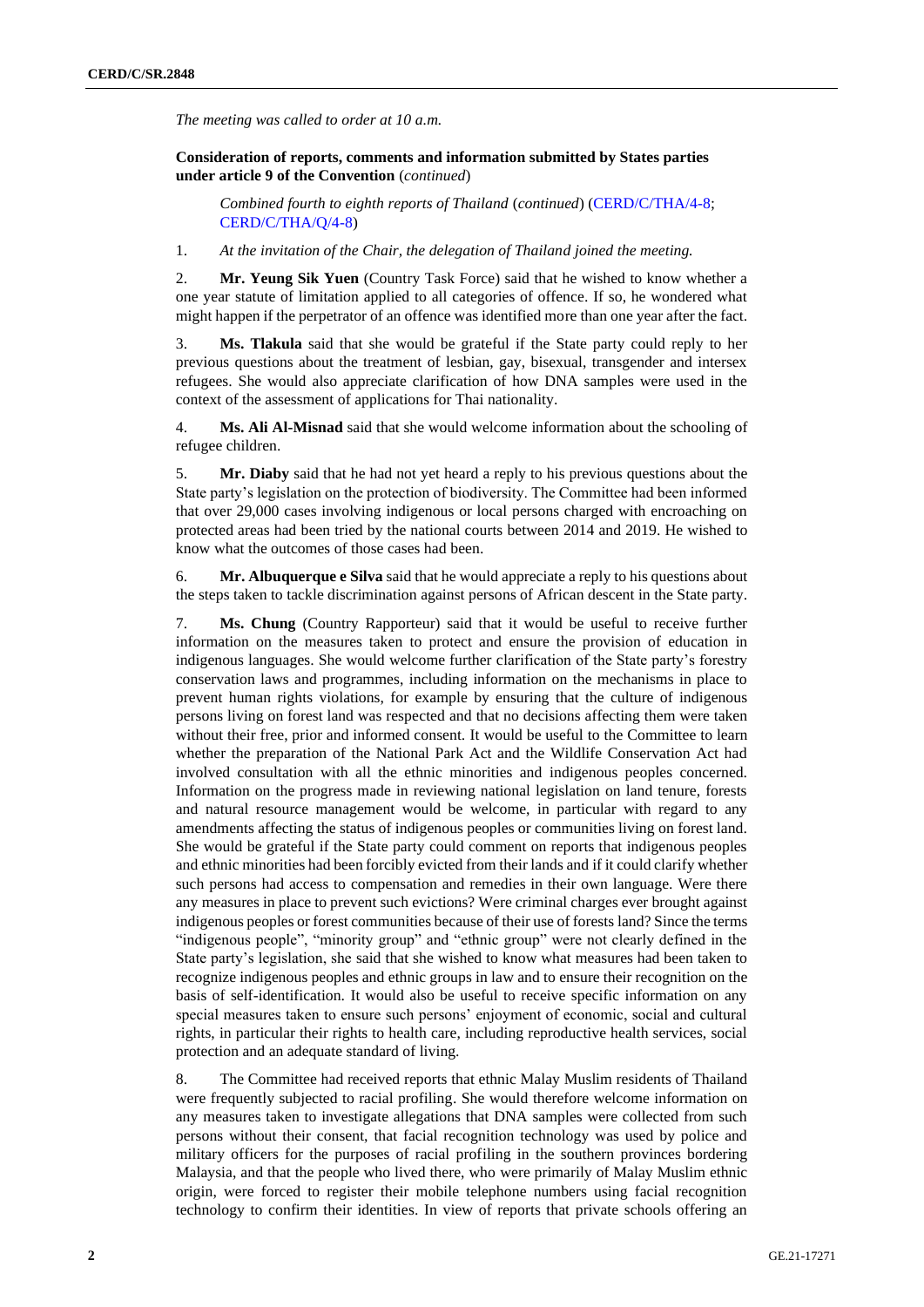education in the local Malay language had been forced to close, she wished to know what steps the State had taken to ensure respect for the culture of its ethnic Malay Muslim citizens, to improve communication between the public authorities and Malay Muslim communities through the use of the local Malay language and to ensure that ethnic Malay Muslims had access to justice with fair-trial guarantees. It would be useful to receive updated information on the legislative and other measures taken to address the problem of crime committed against ethnic Malays, particularly ethnic Malay women. She would welcome the delegation's comments on reports that the wives and children of suspected insurgents of ethnic Malay origin were forced to provide DNA samples without their free, prior and informed consent and that ethnic Malay women had been subjected to discrimination in schools for wearing hijabs.

9. She wondered whether the delegation could comment on reports that persons from the region of Isan were subjected to discrimination and racist stereotyping, were overrepresented in low-paid jobs in the informal sector and faced eviction from their ancestral lands. She would also welcome the delegation's comments on reports that the Moken community, a seafaring indigenous people who inhabited islands in the Andaman Sea along the Thai-Myanmar maritime boundary, were subjected to strict regulation by the Government of Thailand, that indigenous Lisu and Lahu people were frequently stereotyped as drug smugglers by law enforcement officers, and that Lahu human rights defenders had been subjected to enforced disappearance and extrajudicial killings. It would be useful to receive further information on the situation of the Urak Lawoi people. The Committee had received reports that they had been excluded from consultative processes on decisions concerning them and ordered to leave their ancestral lands. In view of the intersectional discrimination faced by indigenous lesbian, gay, bisexual, transgender and intersex persons and sex workers, could the State party provide data on the situation of sex workers in Thailand, disaggregated by ethnicity?

10. She said that she was interested to learn about the measures taken to combat human trafficking, in particular the trafficking of Rohingyas from Bangladesh and Myanmar. She wished to know what specific measures had been taken to address trafficking linked to child labour and the sexual and labour exploitation of undocumented migrants, members of ethnic groups and indigenous peoples, as well as to address the problem of forced labour in the fishing, agriculture and domestic work sectors. In the light of the concerns raised in the concluding observations recently issued by the Human Rights Committee [\(CCPR/C/THA/CO/2\)](http://undocs.org/en/CCPR/C/THA/CO/2) and the Committee on the Elimination of Discrimination against Women [\(CEDAW/C/THA/CO/6-7\)](http://undocs.org/en/CEDAW/C/THA/CO/6-7) in respect of the situation in Thailand, what measures had been taken to address the prevalence of corruption and complicity among public officials in relation to trafficking cases? Did the Government cooperate with civil society in its efforts to combat trafficking?

11. She said that she wished to know what measures had been taken to protect the human rights of migrant workers, especially when they were undocumented. She wondered whether the delegation could comment on reports that undocumented workers who were the victims of crime were denied compensation, that the procedures for the employment of migrant workers were ridden with corruption and that subcontracting, although prohibited by law, was practised. She also wished to know whether migrant workers had the same rights as citizens to access government programmes, including the Workmen's Compensation Fund and the Social Security Fund; whether there were special measures in place to protect women migrant workers, including domestic workers, sex workers and pregnant workers; whether the State could provide data on the number of migrant workers diagnosed with the coronavirus disease (COVID-19) and whether they had access to medical treatment on an equal footing with others; and whether the Government had earmarked resources for assisting migrant workers affected by the COVID-19 pandemic. She wondered whether the State party could provide a full account of the impact of the COVID-19 pandemic on ethnic minorities, indigenous peoples, migrant workers, refugees, asylum seekers and stateless persons, including any reports of discrimination against such persons by government or hospital employees, in the context of the pandemic. Did members of ethnic groups and indigenous peoples benefit from special measures to protect them from the virus? She said she was also interested to learn more about the measures taken to combat COVID-19 in places of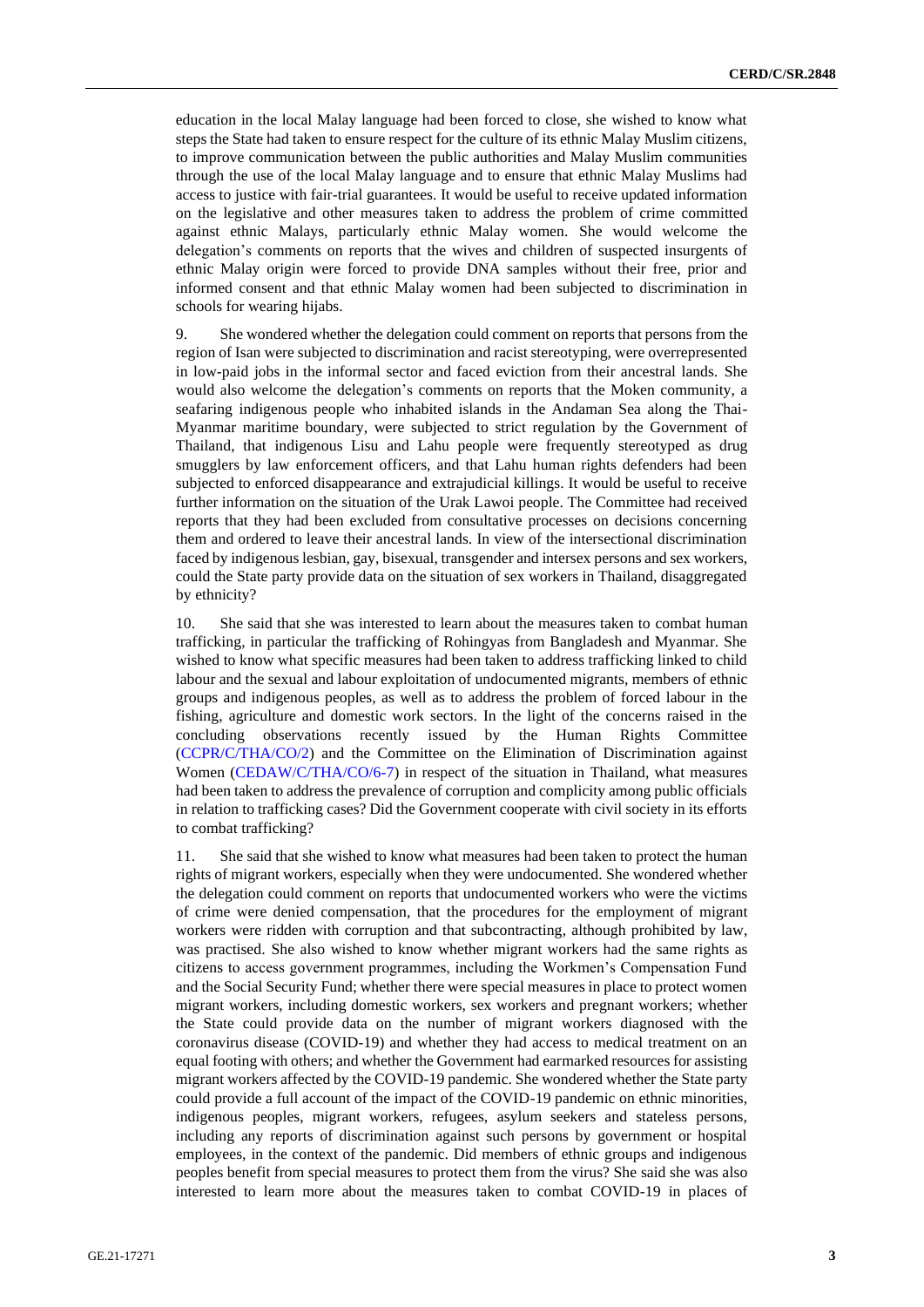deprivation of liberty, where undocumented migrants were reportedly at high risk of contracting the virus because of overcrowding.

12. It would be useful to receive updated information on the legislative and other measures taken to protect refugees and asylum seekers; to prevent any further expulsion of Rohingyas seeking asylum; to stop the criminalization of undocumented migrants in irregular situations and to find durable solutions for them; and to urgently improve the conditions in the detention centres managed by the Immigration Bureau, for example through the provision of basic services, especially health care. She would also welcome up-to-date information on efforts to reduce and prevent statelessness, including with regard to the birth registration of stateless children and the naturalization of stateless persons. Was there a risk that the children of undocumented migrant workers living in Thailand could become stateless?

13. Lastly, she said that she would appreciate further information on the measures taken to address violations of the rights of ethnic minority groups and indigenous peoples caused directly or indirectly by the actions of transnational corporations, and on any accountability or remediation measures taken when such violations occurred. She wondered whether the State party had identified any human rights concerns or risks related to large-scale development projects, including large-scale projects promoted by Thai companies and investments in other countries or by foreign firms. It would be useful to learn what measures were planned to protect indigenous peoples' right to health against the negative effects of business activities; how transparency was ensured in respect of business activities on indigenous land; what mechanisms and processes were in place to ensure that the free, prior and informed consent of indigenous peoples was obtained for business activities affecting them; and whether the claims of both indigenous peoples and businesses were taken into account when the possible impact of such activities was assessed.

14. **Mr. Yeung Sik Yuen** said that he would be interested to learn the reason for the statelessness of the nearly 500,000 stateless persons currently living in Thailand. Was their situation the result of a lack of birth registration? He said that he wished to know whether stateless persons born in Thailand were entitled to Thai nationality on the basis of the principle of jus soli. He also wished to know how many of the stateless persons belonged to indigenous groups.

15. He would be grateful if the State party could explain whether any of the ethnic groups or minorities recognized in Thailand did not meet the definition of "indigenous peoples" usually employed by the United Nations, namely, that they were the inheritors and practitioners of unique cultures and ways of relating to people and the environment, who had retained social, cultural, economic and political characteristics that were distinct from those of the dominant societies in which they lived. He wondered whether the State had considered becoming a party to the International Labour Organization (ILO) Indigenous and Tribal Peoples Convention, 1989 (No. 169).

16. It would be interesting to learn whether the free, prior and informed consent of the Karen indigenous people had been obtained with regard to the registration of the Kaeng Krachan National Park, which was located on their ancestral land, with the United Nations Educational, Scientific and Cultural Organization (UNESCO) Intergovernmental Committee for the Protection of the World Cultural and Natural Heritage. He would be grateful if the delegation would comment on reports of the forced eviction, harassment and violent abuse of members of the Karen minority living in Kaeng Krachan and on the compatibility of such forced evictions with articles 10 and 26 of the United Nations Declaration on the Rights of Indigenous Peoples.

17. With reference to information submitted to the Committee by the National Human Rights Commission of Thailand, he wished to know whether the State party had investigated reports that the names and personal data of persons living in two villages in Chiang Mai Province had been removed from the local civil register, which had undermined their access to medical care and their ability to travel outside of the region. If so, he wished to know whether any remedial action had been taken. He wondered whether any investigations had been conducted into reports that the names of 248 Marid Muslims living in Prachuab Kirikhan Province had also been removed from the local civil register.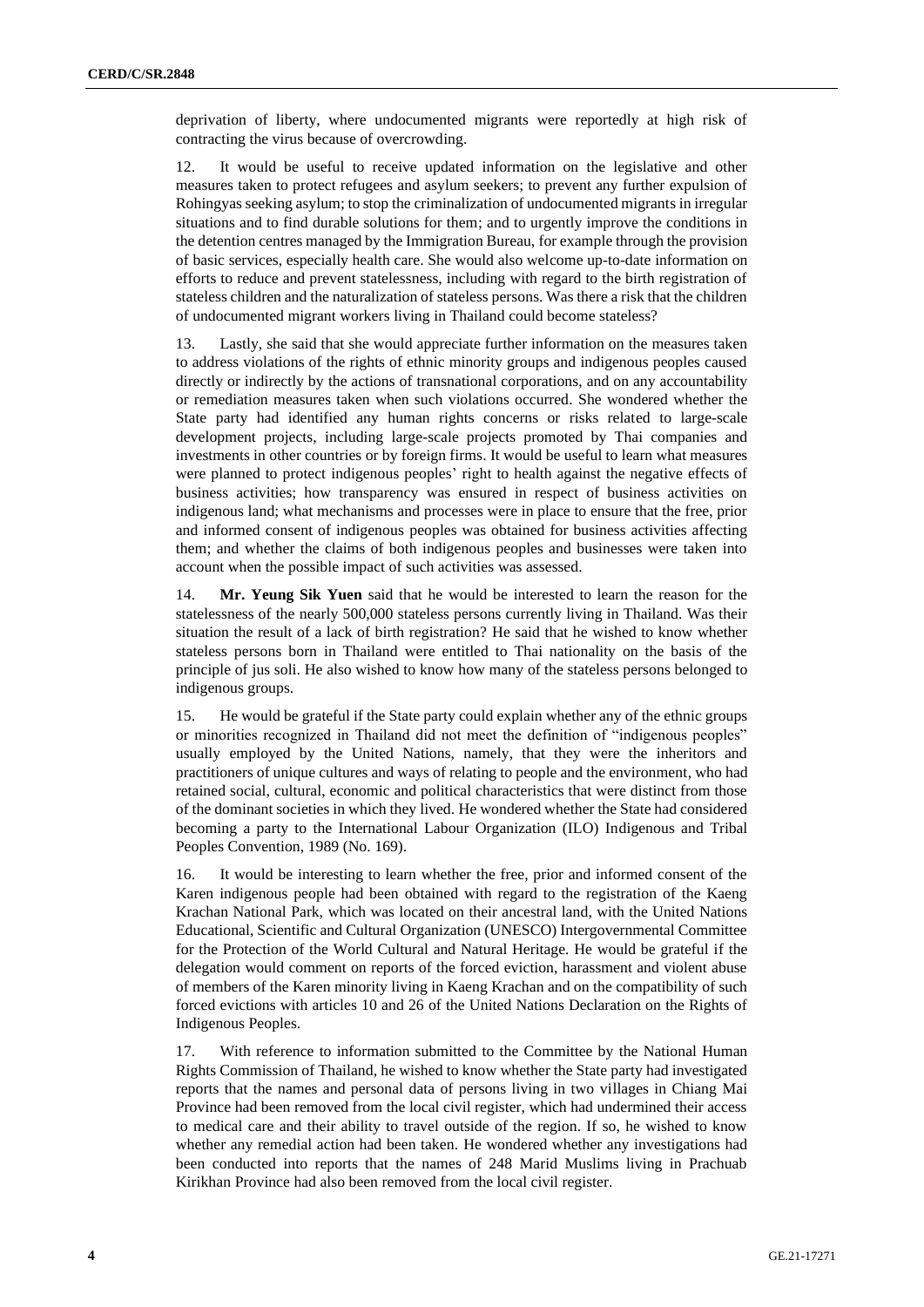18. He would like to know whether the Government had considered implementing the recommendation of the National Human Rights Commission to provide a protected area to enable the members of the Mani ethnic group to pursue their way of life and culture and, if so, whether their free, prior and informed consent would be sought before any such arrangements were made. He asked about the extent of the land they currently occupied and used, and how large the protected area would be. He said it would be useful to learn whether there were any plans for the commercial exploitation of the land they would vacate.

19. Highlighting the fact that over 80 per cent of victims of enforced disappearance were reportedly members of indigenous groups and ethnic minorities, he said that it would be useful to hear what measures had been taken to put a stop to such human rights violations. In particular, he wished to know what steps the State party had taken to bring to justice the perpetrators of the enforced disappearance of the Karen activist, Porlajee "Billy" Rakchongcharoen, and the soldier who had shot and killed Chaiyaphum Pasae, a young activist of the Lahu indigenous group, on 17 March 2017 at a military checkpoint.

20. The Committee had received reports indicating that the Isan people lived in deep poverty in the most underdeveloped region in the State party. It would be useful to learn whether the Government had developed an action plan to improve their quality of life; what measures were being taken to provide them with equality of treatment in education and equal opportunities with regard to human development; and what steps were being taken to prevent them from being ostracized by the mainstream Thai population.

21. Lesbian, gay, bisexual, transgender and intersex persons were possibly the most vulnerable group in the State party, and those who were from indigenous and ethnic groups were particularly at risk of discrimination. Stigma, prejudice and a weak legal framework appeared to undermine their inclusion in Thai society. It would be useful to know whether any measures had been taken to protect them from gender-based discrimination and police harassment and brutality and to ensure that they had access to adequate health care.

22. **Ms. Shepherd** (Country Task Force) said that she would like to know how the Government ensured that members of ethnic groups did not face any language barriers or obstacles based on stereotyping when attempting to access legal remedies. The detention centres where ethnic groups such as the Rohingya people were confined for indefinite periods while they awaited repatriation were reportedly overcrowded and the conditions there unsanitary. She would like to know what measures the State party had taken to ensure that persons held in such centres were protected against COVID-19; whether refugees, asylum seekers and migrant workers were eligible for the COVID-19 vaccine and, if so, whether it was provided free of charge; and how many refugees had died in detention centres from the virus.

23. The dissemination of separate statistics for Thai citizens and non-citizens who had died as a result of COVID-19 could result in xenophobic backlash. It was therefore difficult to understand why the Government continued to make that distinction. She would appreciate information on whether the Government had ensured that migrant workers had access to COVID-19 testing and whether they received the same support and benefited from the same protection measures as Thai citizens.

24. Over 19,000 migrant children had reportedly been affected by school closures owing to the COVID-19 pandemic. School closures and the wider socioeconomic impacts of COVID-19 on communities and society disrupted children's and young people's support systems, leaving them more vulnerable to illness and child protection risks, such as physical and humiliating punishment, sexual and gender-based violence, child marriage, child labour, child trafficking and the recruitment and use of children in armed conflict. She wished to know whether the Government had addressed the long-term impacts on migrant children of the disruption in their education; whether schools for Thai children and migrant children had reopened; and, if so, what precautions the Government had taken to protect children at school during the pandemic.

25. While the State party had indicated that there had been no large influxes of undocumented migrants by sea since 2015, the international community had criticized Thailand for preventing ill-equipped boats carrying refugees and possible survivors of human trafficking from landing, in some cases pushing them back out to sea with minimal food and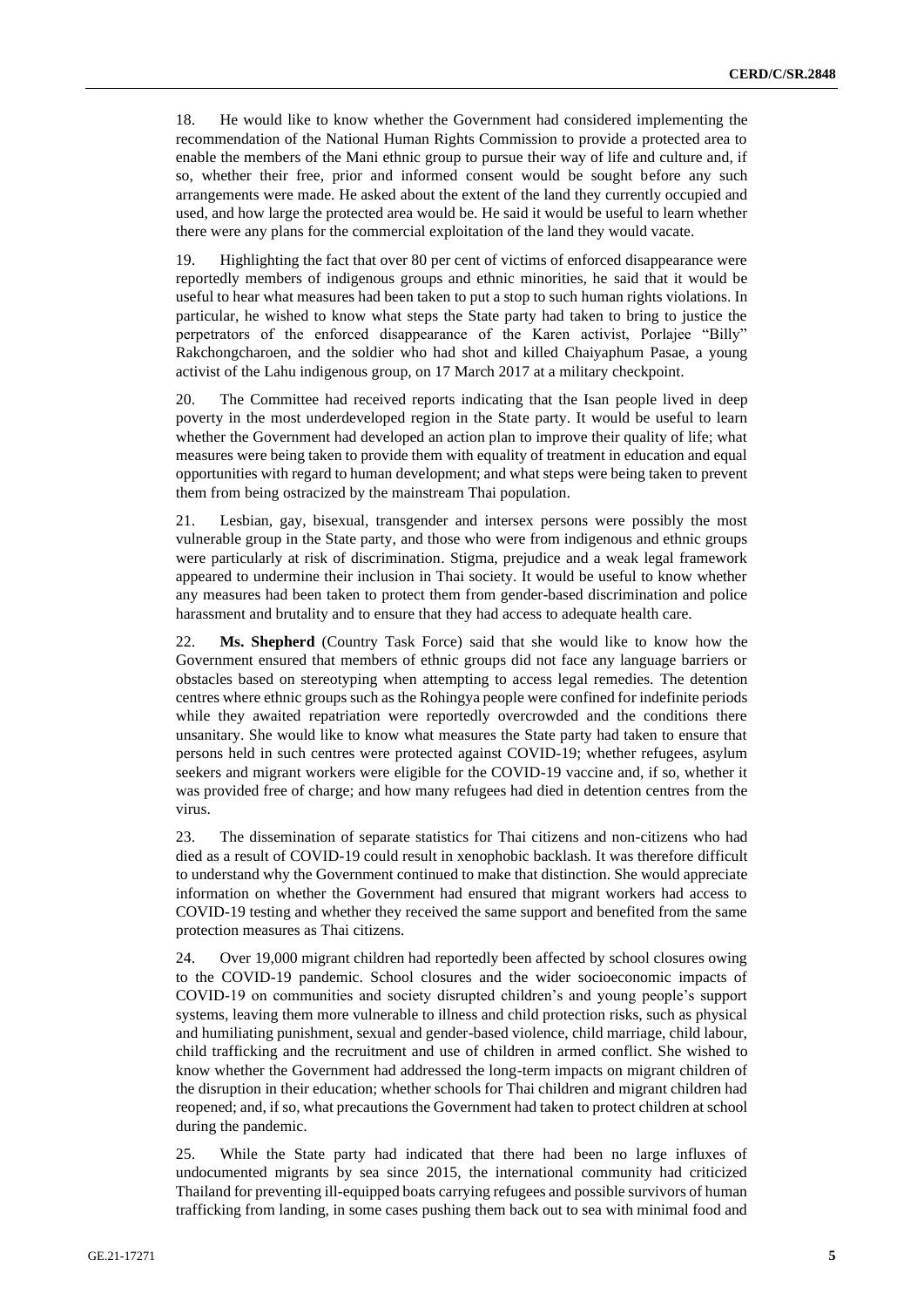water. The Committee had received credible reports indicating that, in April 2018, the Thai authorities had pushed back a boat containing 56 Rohingya refugees that had arrived after a heavy storm. In July 2015, the State party had reportedly sent 109 detainees from the Uighur community back to China, despite the fact that there had been reliable reports that they would face persecution. The Government allegedly failed to distinguish between refugees and migrants and subjected both groups to criminal penalties for migration-related offences. She would appreciate the delegation's comments on those claims. She would like to know what measures the Government had taken to apply the principle of non-refoulement and to refrain from sending asylum seekers and persons fleeing from conflict back to their countries of origin if there was a risk of them being killed or placed in danger. While welcoming the Memorandum of Understanding on the Determination of Measures and Approaches Alternative to Detention of Children in Immigration Detention Centres, she said that she wished to know whether the Government had considered extending the policy of alternatives to detention to refugees and asylum seekers in general. She also would like to know how the Government had addressed the wide discretion enjoyed by immigration officials in granting or denying bail under the Immigration Act.

26. Echoing Mr. Albuquerque e Silva's concerns, she asked how the State party planned to implement the Durban Declaration and Programme of Action and to commemorate the International Decade for People of African Descent. While she understood that there were few people of African descent in the State party, she said that it was important for everyone to understand the situation of oppressed and marginalized groups.

27. **Mr. Amir** said that he would like to know whether the State party continued to use the same approach in the current situation as Thailand had applied for hundreds of years, when it had historically considered all the minorities living in its territory to be fully-fledged citizens under the law. He wished to know whether the Government had sought to negotiate or cooperate with Myanmar to make arrangements for the return of Rohingya persons. He also wished to know whether the Government planned to find a political and legal resolution to the question of the status of the Rohingya currently living in Thailand.

28. **Mr. Payandeh** said that, while he understood that Thailand was not a party to the Convention relating to the Status of Refugees, he would welcome information on how it ensured that refugees and asylum seekers enjoyed the protection they were guaranteed under general international human rights law. Specifically, he would like to know if they were protected against deportation and covered by the guarantee of non-refoulement, including within the context of so-called pushback operations at the border. He would be interested to learn how the State party determined whether a person had the right to protection as a refugee. He would also like to know what screening mechanisms were in place to identify migrants and refugees who were protected under international human rights law and to establish their protection status, and whether such mechanisms operated without regard to their national origins and countries of origin.

## *The meeting was suspended at 11.15 a.m. and resumed at 11.30 a.m.*

29. **Mr. Wisitsora-at** (Thailand) said that, while one section of the Criminal Code prohibited insult, other sections could also be relevant to the prohibition of discrimination, including the one on defamation, which carried heavier penalties. Further information in that regard would be conveyed to the Committee in writing. The delegation was not aware of any efforts by the Government to prevent the wearing of the hijab in schools anywhere in Thailand or to close down any schools on religious grounds. DNA tests could be used throughout the country to confirm the origin of stateless persons who put forward evidence of their eligibility for Thai nationality.

30. As the case concerning Angkhana Neelapaijitwas was ongoing, he could not comment on it. Under Thai law, everyone had the right to counsel. Anyone unable to pay for a lawyer was provided with one free of charge. While the term "indigenous peoples" was not applicable in Thailand, his country had voted for the adoption of the United Nations Declaration on the Rights of Indigenous Peoples in 2007, and it continued to closely follow the situation of indigenous peoples around the world. The Constitution, national legislation and policies ensured for all groups, without discrimination, the full protection and promotion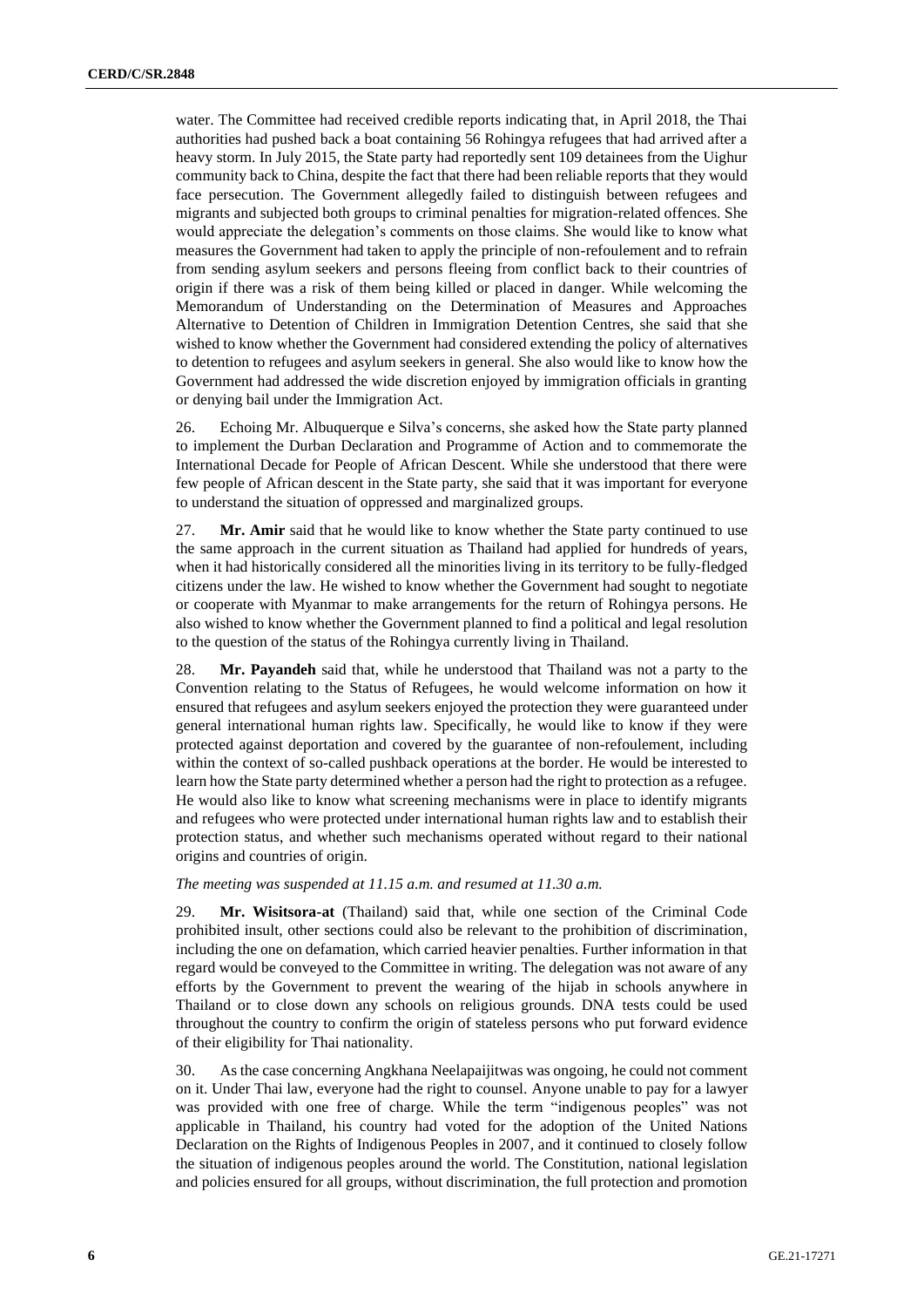of human rights, including the right not to be subjected to forced assimilation or the destruction of any culture.

31. **Ms. Worasan** (Thailand) said that, while her country was not party to the Convention relating to the Status of Stateless Persons or the Convention on the Reduction of Statelessness, it provided protection and assistance to stateless persons, particularly by facilitating birth registration and naturalization. According to government figures, there were currently 479,802 stateless persons in Thailand. The Government had taken several measures to protect those persons and to provide them with legal rights and access to public services, including by amending the Civil Registration Act and enforcing relevant regulations. Stateless persons were provided with birth notification and identity cards, which enabled them to remain in Thailand legally and to apply for naturalization. On 26 January 2021, the Cabinet had approved revised criteria for the determination of legal status, which would improve access to legal immigration status and permanent residency for registered long-term residents who had not met the previous criteria. About 400,000 stateless persons were expected to benefit from the revised criteria.

32. Children born in Thailand to non-Thai parents, including stateless children, were entitled to birth registration under the Civil Registration Act. Between 2008 and 2021, the births of 681,000 migrant children been registered. Nationwide information campaigns had been conducted to ensure that everyone could benefit from birth registration and naturalization. A digital platform had been introduced to expedite the naturalization process and ensure its predictability, reliability and transparency, and the Ministry of the Interior had set up a website and a call centre to provide applicants with information on birth registration and naturalization. Mobile units travelled to remote areas to provide assistance and receive applications.

33. All children, including those without birth certificates, had access to education. Measures had been taken to improve such access for children whose legal status was unclear, including for children from ethnic minorities. The Ministry of Education Regulations on Proof of Admission of Students into Educational Institutions and a Cabinet resolution issued in 2005 established that all educational institutions had a duty to admit school-age children regardless of whether official documentation was presented.

34. **Ms. Dilogwathana** (Thailand) said that education was the main engine of the country's development. Thailand had made some progress in achieving Sustainable Development Goal 4 – ensure inclusive and equitable quality education and promote lifelong learning opportunities for all –, which had been identified as a priority in the 20-year National Strategies (2018–2037). The Ministry of Education was fully committed to providing education for all, at all levels, in accordance with the principles set forth in the National Scheme of Education (2017–2036). The Government had adopted several policies and measures to ensure that disadvantaged children could access formal and non-formal education. Students attending State schools benefited from certain services and facilities, such as tuition in ethnic languages, free of charge. A system had been developed to generate a unique identity code for non-Thai students, which enabled undocumented children, including migrant children, children from ethnic groups and others, to access basic education. As at September 2021, 103,400 students had been assigned such a code. Although classes were generally taught in the Thai language, in April 2019 the National Assembly had passed legislation that allowed schools to incorporate content corresponding to the local context into the curriculum. Such content might include cultural awareness of ethnic groups' way of life and language learning. The Government also supported professional not-for-profit organizations that provided basic education for children.

35. To protect the languages and preserve the cultural identity of ethnic groups, the Ministry of Culture had drawn up a national intangible cultural heritage list and a list of endangered ethnic languages. The Ministry funded cultural research and carried out projects to safeguard and revitalize ethnic languages and cultures. The Princess Maha Chakri Sirindhorn Anthropology Centre also conducted research about ethnic groups in Thailand and had created a database containing information on their languages, cultures and situations.

36. The laws on land tenure, forests and resource management respected the principle of equality and equal treatment before the law. The Government's forest management policies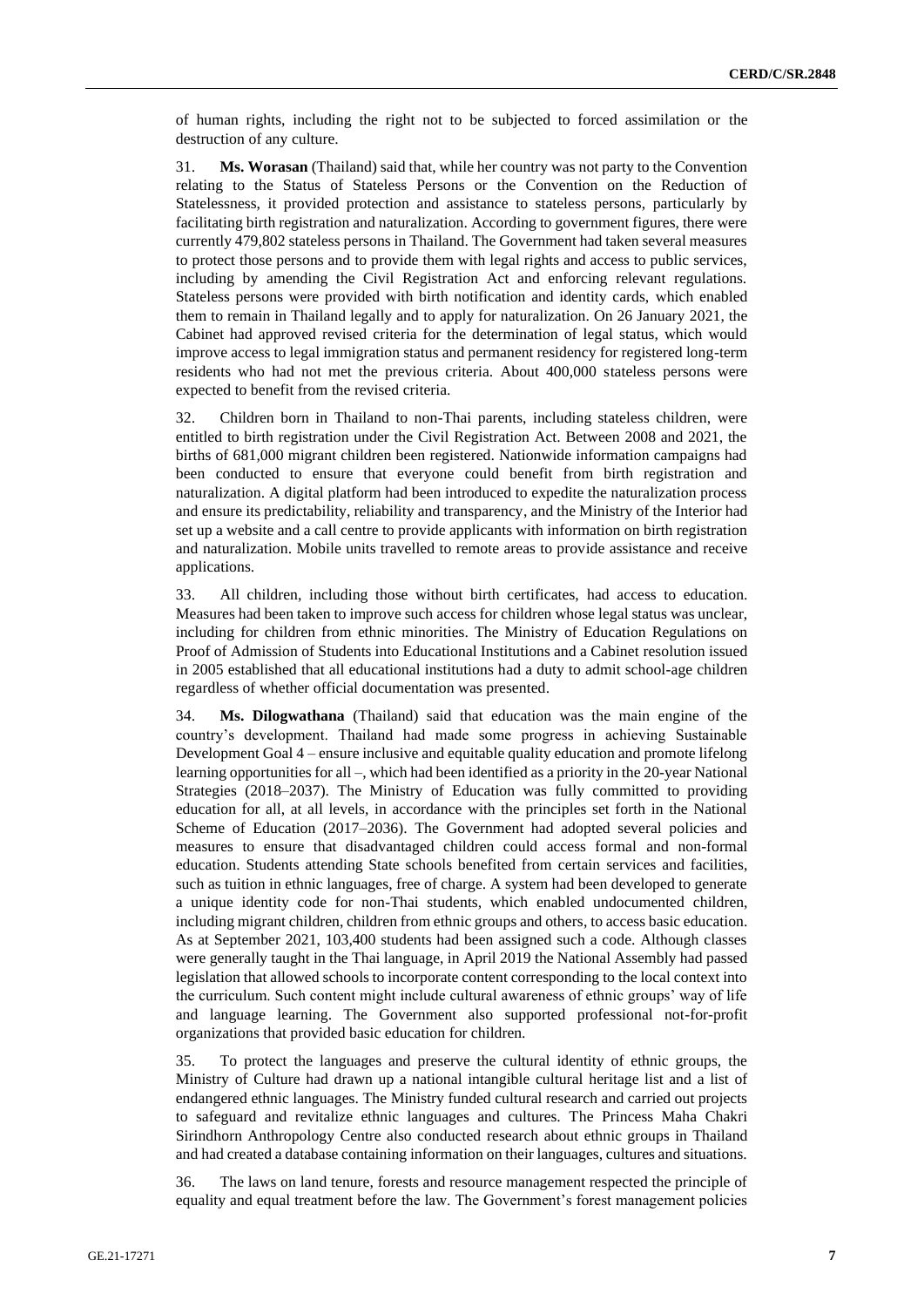were people-centred and sought a balance between social and economic interests and environmental considerations. A National Land Policy Board had been established with the aims of addressing land tenure problems, coordinating the efforts of government agencies and promoting comprehensive land management, afforestation, reforestation and the establishment of community forests. Protected Area Committees, composed of representatives of government agencies, non-governmental organizations (NGOs) and local communities, had been established in many areas as a dispute resolution mechanism. In 2019, the Government had passed several new laws to better coordinate the management of conservation areas. The new laws promoted the participation of local communities, access to land and other resources and biodiversity, and they obliged the authorities to conduct inventories of land and resources. They introduced a human rights-based approach to the conservation of natural resources and for the first time made provision for ethnic communities to have secure land tenure, to maintain their traditional agricultural systems and way of life and to preserve their cultural integrity. The laws also contributed to reducing land conflicts, by strictly prohibiting land encroachment and repartitioning in protected areas. They were expected to benefit about 2,700 communities in protected areas, including national parks and wildlife sanctuaries.

37. Since 2019, the Government had carried out activities to support the livelihoods of the Karen people living in the Kaeng Krachan National Park. In March 2021, the Prime Minister had established a committee to address the specific concerns of Karen communities regarding land use and living standards. Over 20 organizations had conducted dozens of projects in the community of Ban Bang Kloi, located in the centre of the national park. The participation of Karen communities had been enhanced through a new land management mechanism and the establishment of a Protected Area Committee for the Kaeng Krachan Forest Complex.

38. Regarding the inscription of the Kaeng Krachan Forest Complex on the UNESCO World Heritage List, the Government had conducted full and inclusive consultations with all local stakeholders and had taken ecological concerns into account. Since 2015, numerous public hearings had been organized and household visits had been conducted to inform villagers about the nomination process and the benefits of obtaining World Heritage status. The consultations had been organized by community leaders and had been held in a local language to ensure the fullest participation of the local community.

39. **Mr. Charoenpon** (Thailand) said that, to uphold the rights of women belonging to ethnic groups in the southern border provinces, the Government had established the Coordination Centre for Women and Children in the Southern Border Provinces. The Centre had a mandate to promote and protect rights and to address questions related to access to justice and remedies; violence against women and children; women and peace and security; women's and children's health; access to government services; participation in public decision-making processes; and gender equality.

40. Several laws had been enacted to combat violence against women. The aim of the Domestic Violence Victims Protections Act of 2007 was to protect family members, including spouses, ex-spouses, persons cohabitating or having had cohabited as husband and wife without marriage registration, legitimate children, adopted children and persons living in the same household. The Act provided for temporary protection measures, including the referral of domestic violence victims to shelters run by the Ministry of Social Development and Human Security. Such shelters were staffed by multidisciplinary teams who were trained to respect the victims' humanity, dignity and human rights. The Government was currently reviewing the Act with a view to providing more appropriate protection, assistance and social welfare services for victims. Provincial offices under the Ministry of Justice also provided support services for victims of sexual violence.

41. **Mr. Patcharawit** (Thailand) said that the Government aimed to combat trafficking in persons through the effective coordination and cooperation of all relevant public agencies, the private sector and civil society organizations. Efforts to suppress human trafficking included the establishment of a police division dedicated to combating the online sexual exploitation of children. In 2021, the Royal Thai Police had held three workshops, attended by a total of 400 police officers, to enhance their capacity to investigate human trafficking. The Government had also carried out a project with almost 4,500 participants, including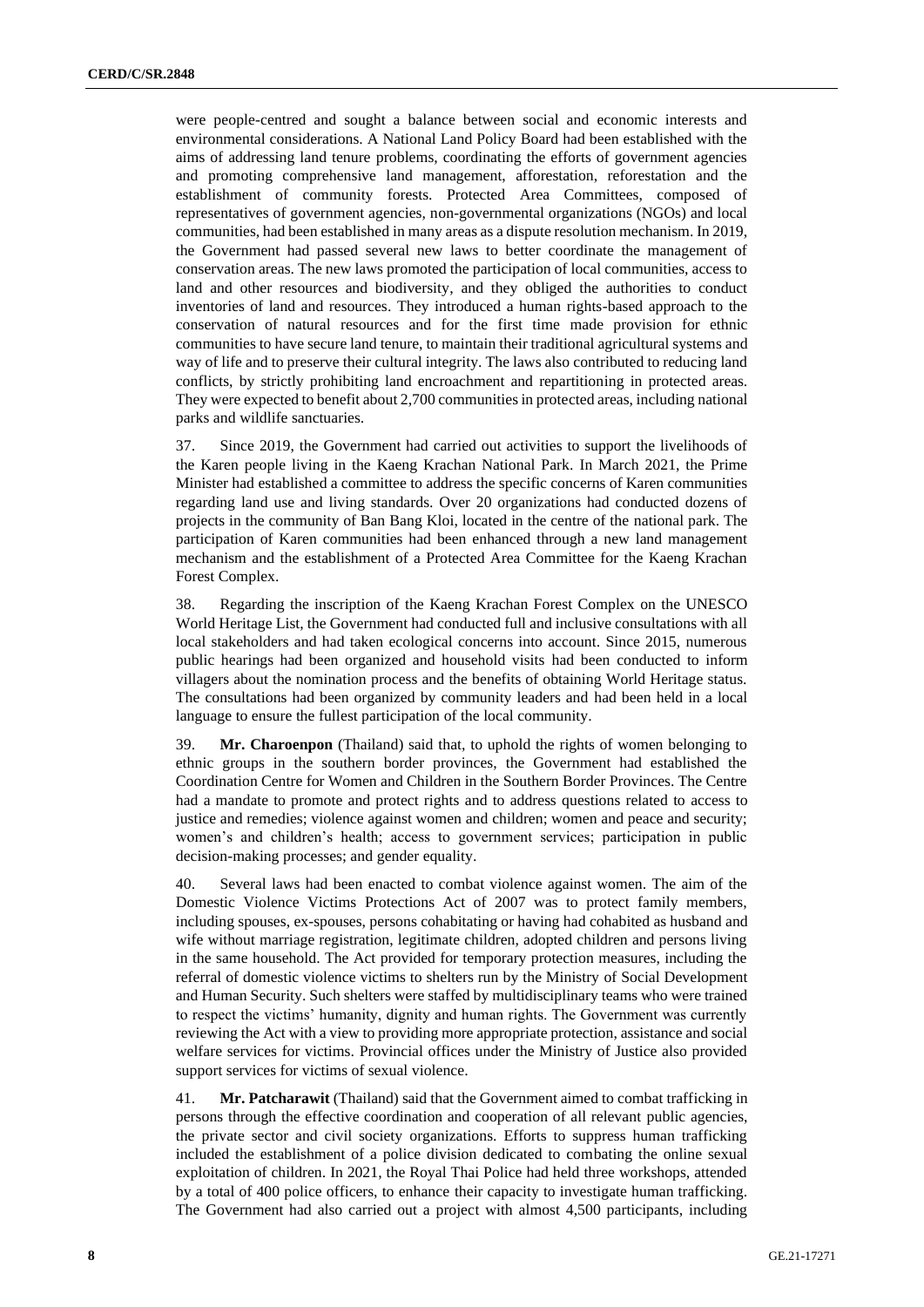representatives of the Children and Youth Council of Thailand, children and youth networks, educational institutions and others, in order to increase understanding of the threat of trafficking. The Ministry of Labour organized regular training courses for labour inspectors to update their knowledge and skills and enable them to identify incidents and victims of forced labour and human trafficking, and the Labour Protection in Fisheries Act had been adopted. In 2020, more than 90,000 workplaces, covering some 1.9 million workers, had undergone labour inspections.

42. Newly arrived migrant workers from neighbouring countries also received training in order to prevent and raise awareness of human trafficking. The Ministry of Social Development and Human Security continued to expand and upgrade the assistance and support it provided to trafficking victims. The Ministry's welfare protection centres provided care services for victims that took into account their background, culture and way of life. Trafficking victims could choose to stay in NGO-run shelters. Rules had been issued to allow NGOs to participate in victim protection programmes by registering such facilities as private shelters, and three had been licensed. Trafficking victims were identified in a process undertaken by a multidisciplinary team, including police and social workers, in which a childsensitive approach was applied. Adult trafficking victims staying in welfare protection centres or shelters were permitted to take employment, and 33 adult victims had received employment authorization and had been issued with a personal identity code for that purpose. Residents at the shelters could make telephone calls to their families and had Internet access. The multidisciplinary team also tracked the progress of the prosecution in the victims' cases.

43. The Thailand International Cooperation Agency had carried out several development projects aimed at eradicating poverty and enhancing the resilience of communities in neighbouring countries. The Government considered that the beneficiaries of such initiatives were less likely to become involved in irregular migration and trafficking.

44. **Ms. Techagomain** (Thailand) said that a ministerial regulation had been adopted in August 2020 in order to eliminate unfair recruitment charges and waive certain fees for various categories of migrants, including victims of human trafficking, witnesses in trafficking cases and children. Migrant workers in Thailand had the right to join trade unions and could also choose to join their employers' welfare committees. The Ministry of Labour had introduced a draft amendment to the Labour Relations Act that would allow migrant workers to serve as trade union board members. It was expected that the amendment would be submitted to the National Assembly in 2022. To support the rights of migrant workers, the Ministry of Labour provided legal assistance to all workers, regardless of race or nationality, as well as interpreting services in the Burmese, Khmer and Vietnamese languages. Other measures taken by the Ministry included the legal protection of the minimum wage and the building of networks with civil society organizations and volunteers to protect migrant workers in the informal sector.

45. A Cabinet resolution of 28 September 2021 allowed undocumented migrant workers from Cambodia, the Lao People's Democratic Republic and Myanmar to regularize their situation. In November 2021, Department of Employment inspectors had been visiting workplaces and informing employers that they must apply for work permits for migrant workers who did not already have them. Migrant workers who had health insurance would be issued with a work permit valid until 13 February 2023.

46. All persons affiliated with the social security system were treated equally. Social security measures against the COVID-19 pandemic included an active testing programme, medical services and a vaccination programme for all insured persons.

47. **Mr. Osathanon** (Thailand) said that Thailand had a long history of providing humanitarian assistance and protection to persons fleeing from conflict. A sub-committee established under the Office of the National Security Council had been tasked with examining the possibility of accession to the 1951 Convention relating to the Status of Refugees, proposing legislative amendments needed for consistency with that Convention and developing a road map for action.

48. A comprehensive action plan on irregular migration had been adopted for the period 2020–2022 and provided policy guidance for migration management. Bearing in mind the mixed nature of migratory flows and the need to balance security considerations and human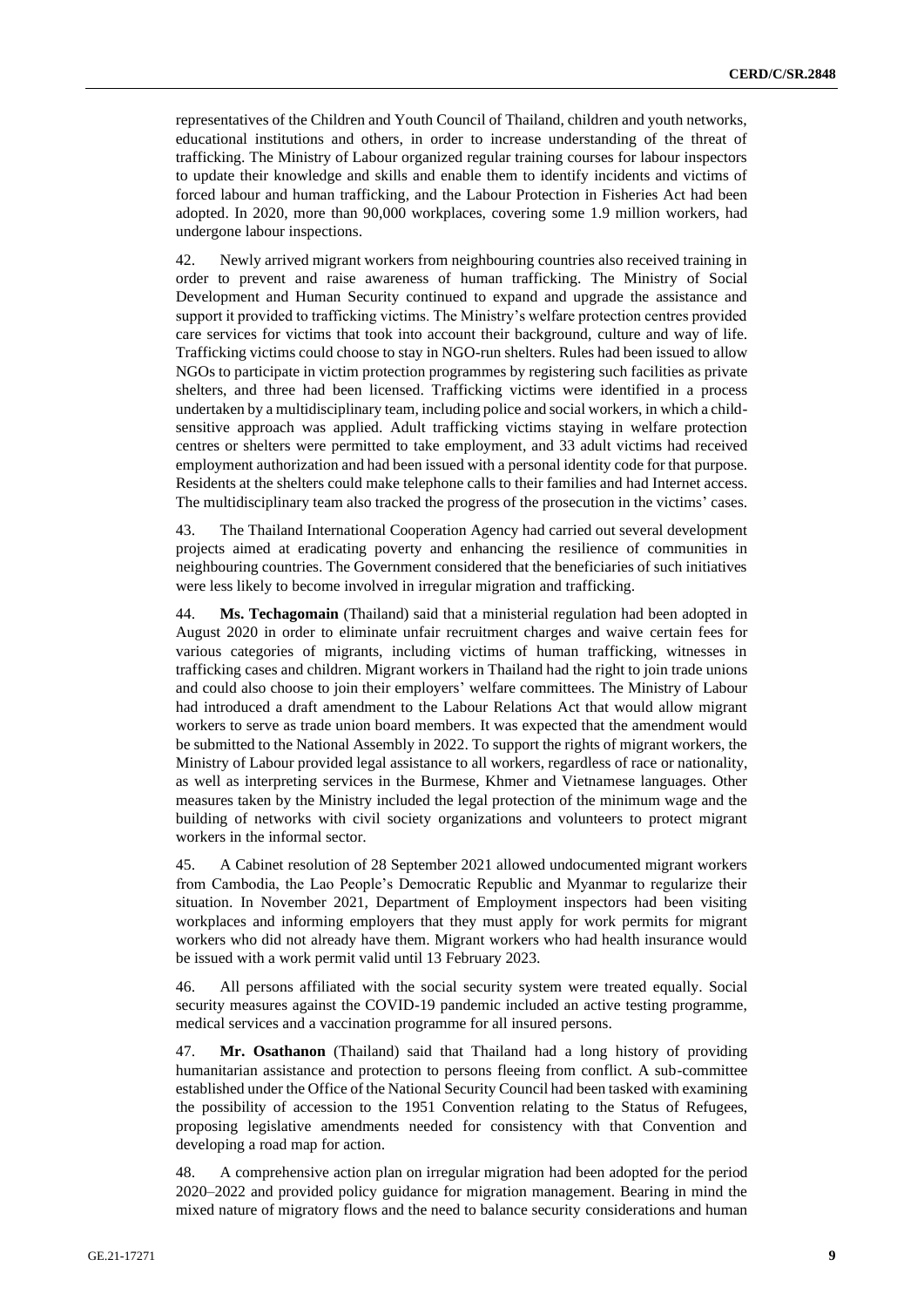rights, action under the plan primarily focused on the plight of expelled persons and migrant workers, migrants and asylum seekers who were in irregular situations. The recently approved national refugee screening mechanism, which represented a milestone in refugee protection, would begin to be implemented in early 2022. The mechanism would enable the identification of persons in need of protection, the granting of temporary legal residence and access to basic services. Under the mechanism, applicants for protected person status would not be required to stay in immigration detention centres.

49. Pursuant to the Memorandum of Understanding on the Determination of Measures and Approaches Alternative to Detention of Children in Immigration Detention Centres, community-based alternatives to immigration detention were made available to migrant children, including children of undocumented asylum seekers. Awareness-raising and capacity-building activities were held for immigration officers and social workers to improve the protection of migrant children. An ad hoc body had been set up to explore the possibility of withdrawing the country's reservation to article 22 of the Convention on the Rights of the Child and develop a relevant action plan and road map.

50. As a major country of transit and destination, Thailand had seen a mass influx of irregular migrants from within and outside the region. Close bilateral, regional and international cooperation had helped reduce and prevent irregular movement of persons in the Indian Ocean region in 2021. The Office of the National Security Council, in cooperation with relevant agencies, had developed standard operating procedures for the management of irregular maritime migration, based on humanitarian principles. The Immigration Bureau had been working closely with partners, including the International Organization for Migration (IOM), to improve conditions in immigration detention centres. A new facility was currently being built to reduce overcrowding.

51. **Ms. Worasan** (Thailand), recalling that Thailand had provided shelter and humanitarian assistance to displaced persons from Myanmar since 1984, said that some 80,000 were currently staying at nine temporary shelters in four provinces. Since 2016, the Governments of Thailand and Myanmar had cooperated to facilitate voluntary repatriation. Some 1,000 displaced persons had so far returned, but progress had stalled as a result of the COVID-19 pandemic and recent developments in Myanmar. All the displaced persons from Myanmar had access to basic education, and vocational training was provided with the aim of supporting their sustainable return. All temporary shelters had medical units delivering basic health care, and more advanced care was available at nearby hospitals. Delivery of COVID-19 vaccinations in the nine temporary shelters had commenced in September 2021. Approximately 15 per cent of the persons displaced from Myanmar had so far been vaccinated.

52. **Mr. Limsommut** (Thailand) said that the Government's COVID-19 vaccination campaign prioritized at-risk populations, including ethnic minorities and non-citizens, in areas with particularly high infection rates. Persons without legal status, undocumented migrant workers and persons living in temporary shelters received vaccinations free of charge. More than \$40 million had been allocated to cover the cost of COVID-19 screening, testing, vaccination, treatment and care. Thus far, 2.6 million non-citizens had received the first dose of a COVID-19 vaccine and 1.7 million were already fully vaccinated.

53. Citizens and non-citizens, regardless of their ethnicity or legal status, had access to public health care. Some employers of foreign migrant workers offered participation in social security schemes, and those workers whose employers did not participate in the social security system could register for public health insurance after undergoing a health check. The Ministry of Public Health had set up a health insurance fund for persons without legal status and for stateless persons. About 1 million foreign workers had registered for health insurance, and approximately 800,000 accessed health insurance coverage through the fund by way of a health insurance card that could be purchased at low cost. Public hospitals delivered care to the country's 1.2 million migrant workers who were without health insurance. Displaced persons and other vulnerable groups were eligible for subsidized medical attention and hospital care.

54. **Ms. Chung**, recalling that, according to the State party, there was no discrimination in education, said that she would like to receive clarification about the amendments to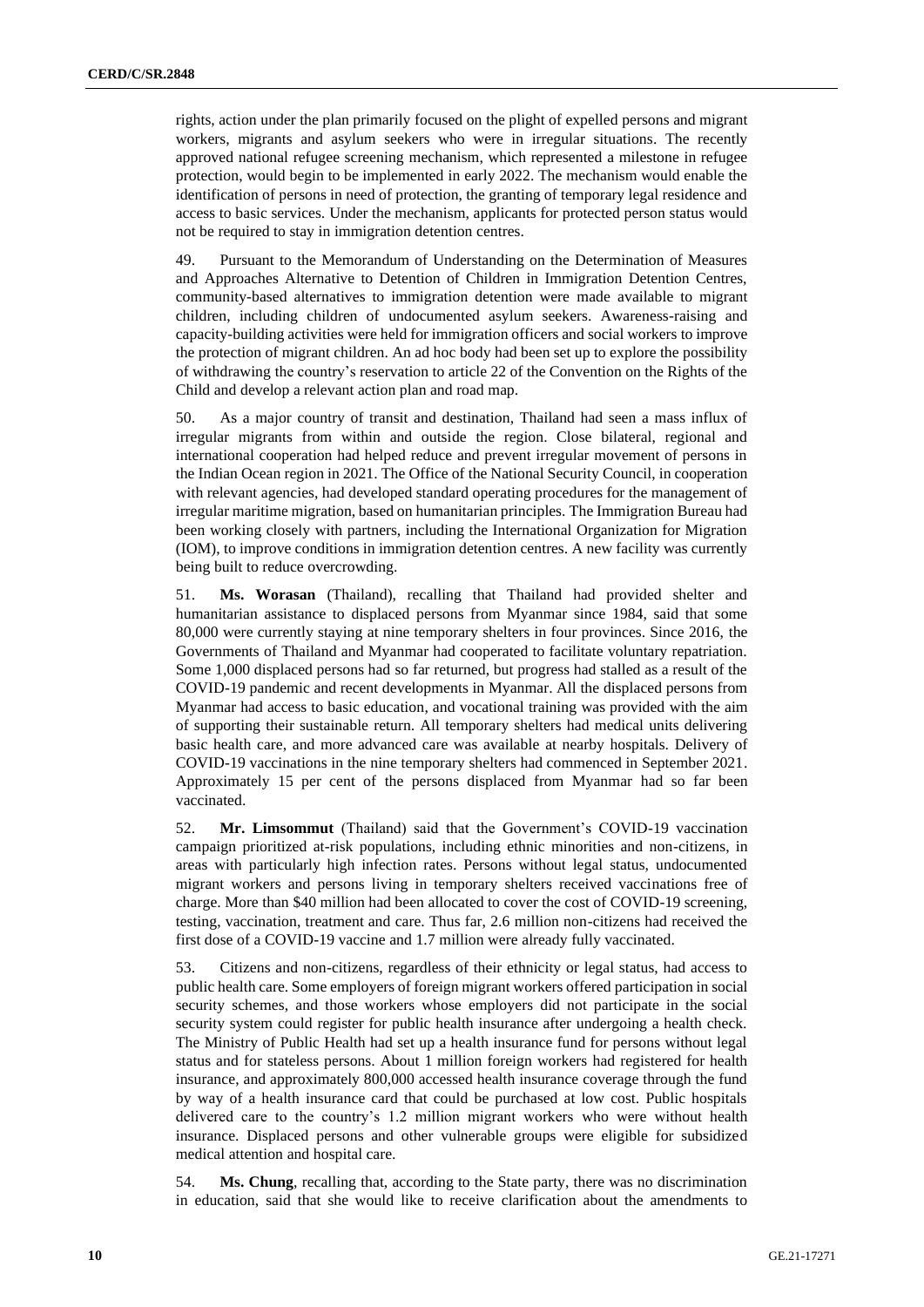Ministry of Education regulations on school uniforms, which reportedly prevented female Muslim students from wearing the hijab. The delegation might also wish to elaborate on longterm policies to resolve the situation of Myanmar refugees who had been living in temporary shelters on the border between Thailand and Myanmar for decades. Their situation had deteriorated as a result of the recent influx of Rohingya refugees.

55. **Mr. Yeung Sik Yuen** said that, in its call for the State party to adopt specific criminal legislation addressing the offences proscribed by article 4 of the Convention, the Committee had wished to draw the State party's attention to the serious nature and potentially detrimental consequences of incitement to racial hatred and advocacy of racial superiority. While it was encouraging to learn of plans to pass legislation on such questions in 2022, it was crucial for the State party to recognize that the existing provisions were distinctly inadequate and needed to be reviewed.

56. **Mr. Wisitsora-at** (Thailand) said that, while it was true that the punishment for insult set forth in the Criminal Code was comparatively light, a different section of the Code provided for heavy penalties for defamation, and subsequent sections set forth even more severe punishment if the offence was committed through the media. The Government was therefore of the view that the existing legislation complied with the obligations under the Convention, although there was certainly always room for improvement.

57. Reaffirming that there was no discrimination in education, he said that the amendments to the Ministry of Education regulations had possibly been misinterpreted. His delegation would look into the matter and provide information to the Committee in due course. Additional information would also be furnished about long-term solutions for refugees living in temporary shelters.

58. **Ms. Pairchaiyapoom** (Thailand) said that in October 2019 Thailand had been the first country in the Asia-Pacific region to adopt a National Action Plan on Business and Human Rights, thus facilitating implementation of the United Nations Guiding Principles on Business and Human Rights in four priority areas, namely addressing questions related to labour protection; land, environment and natural resource management; the protection of human rights defenders; and cross-border investment and multinational enterprises. Under the plan, companies were encouraged to take account of the views of ethnic groups in the implementation of their projects, and any project affecting their way of life must be implemented in consultation with the populations concerned. In addition, the recently adopted Dispute Mediation Act was intended to support constructive dialogue, resolve conflict at the community level and reduce the number of cases brought to court. A multiple stakeholder sub-committee had been set up to provide advice on managing conflicts arising from transnational or cross-border business operations. The Ministry of Justice, in cooperation with national and international partners, had been conducting human rights awareness activities for business since 2016, and the Ministry of Foreign Affairs provided advice for Thai investors conducting business in other countries.

59. Gender equality and the rights of lesbian, gay, bisexual, transgender and intersex persons were among the priorities of the fourth National Human Rights Plan. The 2015 Gender Equality Act was currently being amended to enhance the promotion and protection of lesbian, gay, bisexual, transgender and intersex persons. A civil partnership bill was currently being drafted. Once adopted, it would allow same-sex couples to register their partnership and grant them the same rights and privileges as married couples, including property and inheritance rights. Once revised by the Ministry of Justice, the bill would be resubmitted to the Cabinet. A study had been conducted on the situation of lesbian, gay, bisexual, transgender and intersex persons in prison, and recommendations had subsequently been made to the Department of Corrections to improve their treatment. Training activities had been conducted for law enforcement officers to promote understanding of the specific needs of lesbian, gay, bisexual, transgender and intersex persons. Additional information on the range of activities carried out to improve implementation of the Convention with regard to ethnic minorities would be provided in writing.

60. **Ms. Chung** said that the Committee trusted that its dialogue with the delegation and the implementation of its concluding observations would help improve the human rights situation in the State party. Progress in the elimination of racial discrimination would benefit